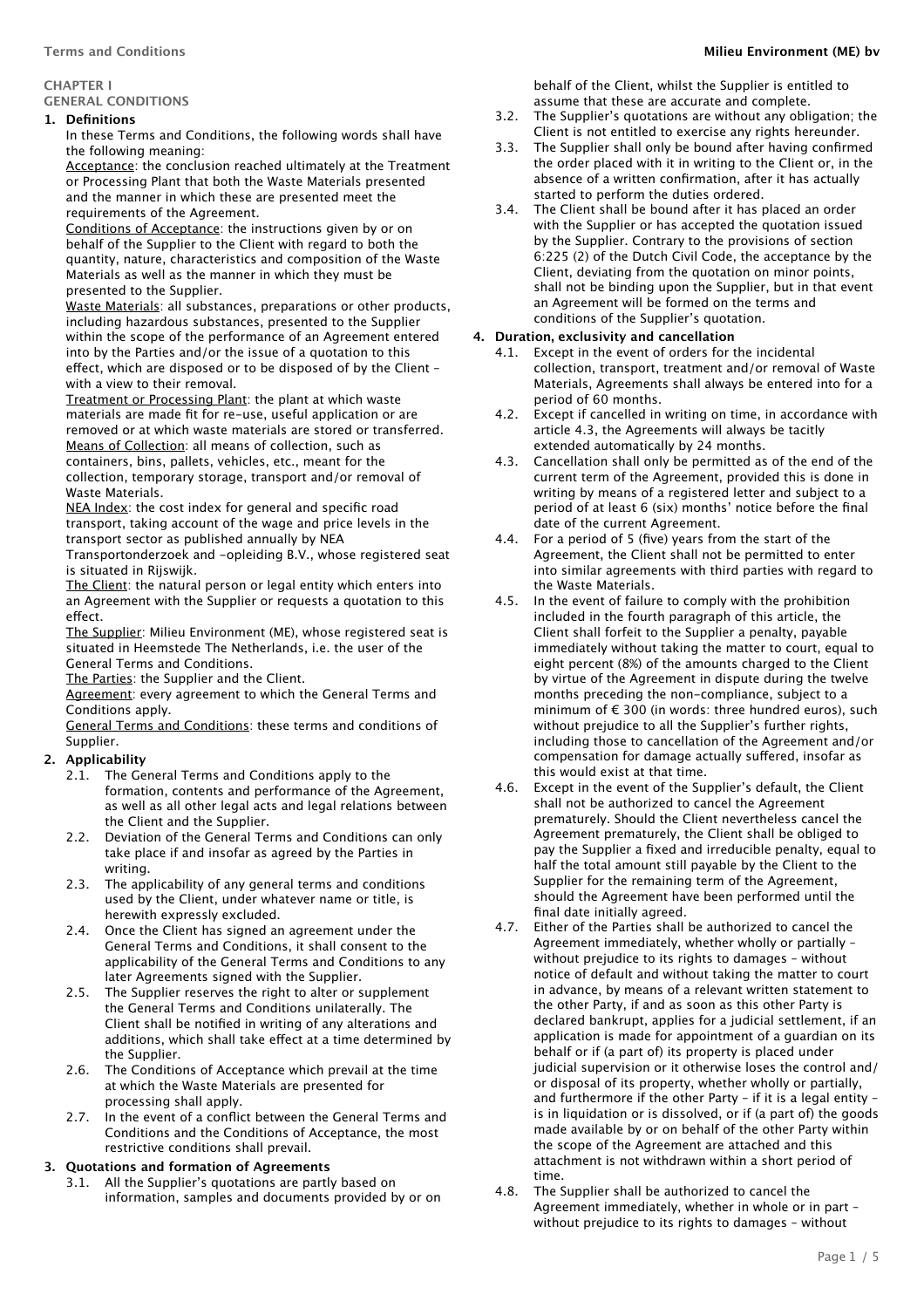notice of default and without taking the matter to court in advance, by means of a relevant written statement to the Client, should the Client fail to fulfill its obligations arising from the Agreement.

- 4.9. If the Supplier cancels the Agreement on the basis of the provisions of articles 4.7 or 4.8, the Client shall be obliged to take back the Waste Materials described in the Agreement at the Supplier's first request, at its own expense and risk, unless otherwise agreed by the Parties.
- **5. Prices**
	- 5.1. The prices stated by or on behalf of the Supplier shall be in euros, always exclusive of additional work, exclusive of Value Added Tax and exclusive of any other levies and/or taxes imposed by authorities, including the costs involved in the licenses, duties and taxes, which are required to perform the Agreement, all of which costs, duties and taxes shall be charged to the Client separately.
	- 5.2. The Supplier shall at all times be entitled to invoice the Client for all costs, such as call out charges, installation costs, collection costs and transaction costs relating to the performance of the Agreement as well as any resulting legal acts and legal relations.
	- 5.3. The Supplier shall be entitled to invoice a surcharge to the Client entitled 'environmental contribution', which is payable on the total amount of the invoice, excluding revenue and exclusive of Value Added Tax.
	- 5.4. The Supplier expressly reserves the right to increase the prices it has stated while the Agreement is in efect, if the Supplier's costs increase due to circumstances beyond its control, for instance in the event of an increase in wage costs and/or fuel costs, a change in the exchange rates, an increase in raw material and energy prices, an increase in processing prices and/or a change in the site on which the treatment and/or processing takes place.
	- 5.5. Without prejudice to the provisions of the other paragraphs of this article, the Supplier shall be entitled to increase its prices periodically, but at any rate twice a year, in accordance with the NEA index or the price index of the CBS, the Dutch Central Statistical Office.

# **6. Additional work, changes**

- 6.1. Additional work shall be understood to mean all those duties and/or products that are carried out and/or delivered while the Agreement is in efect and which are supplementary to or diferent from that which was agreed initially, including, inter alia:
	- a. additions to and/or changes in the agreed duties at the Client's request, due to which these duties are augmented or increased in the Supplier's opinion;
	- b.additions to and/or changes in the agreed duties, because these are required in the Supplier's opinion for the benefit of the proper and professional performance of the Agreement and/or on the basis of new or changed (government) regulations;
	- c. additions to and/or changes in the agreed duties, which have become necessary due to the Client's nonfulfillment of any obligation arising from the Agreement and/or the Conditions of Acceptance, such without prejudice to the Supplier's other rights;
	- d.one or more extra clearings and/or collections with regard to Waste Materials situated next to or on top of – instead of inside – the Mean of Collection at the time of their regular clearing.
- 6.2. The Supplier is entitled to alter the Agreement unilaterally, for instance because of the nature and composition of the Waste Materials, changes in the collection or processing methods or if required by law and/or regulations. The Client will be notified of any changes by the Supplier in writing, stating a possible change in the price which was agreed in the Agreement.
- **7. Loss of rights due to failure to complain**
- 7.1. All the Client's supposed rights due to the Supplier's non-fulfillment of obligations must be invoked in writing by registered letter within 14 (fourteen) days after the Client has discovered or reasonably ought to have discovered the defect, failing which the Client's rights in this respect shall lapse. The Client's rights in this respect shall also lapse if it has attempted to (cause others to) rectify the supposed defect, without the Supplier's express permission in writing.
- 7.2. The Client's must notify the Supplier of its complaint about the inaccuracy of an invoice in writing, by registered letter, stating the reasons, within 14 (fourteen) days from date of invoice, failing which all the Client's rights in this respect shall lapse.
- 7.3. The Client's notifications as referred to in articles 7.1 and 7.2 shall not suspend the Client's payment obligations.

#### **8. Payment**

- 8.1. Payment must be made within 30 (thirty) days from date of invoice, without the right to discount, set-off or suspension, failing which the Client shall be legally, and therefore without further notice, in default and shall owe the Supplier interest of one and a half percent (1.50%) per month, whilst a part of a month shall be considered as a whole month. If, in the event of late payment, the Supplier would remind the Client in writing to pay an invoice, the Supplier shall be entitled to charge the Client for the costs of the reminder.
- 8.2. The judicial and non-judicial cost of collection of all amounts payable to the Supplier shall be at the Client's expense. The non-judicial expenses are herewith fixed at fifteen percent (15%) of the amount that the Client has failed to pay, subject to a minimum of  $\epsilon$  250 (in words: two hundred and fifty euros).
- 8.3. Payments shall always be deducted first from the nonjudicial expenses, subsequently the interest payable by the Client and next the oldest invoice.
- 8.4. The claim for payment of all amounts payable to the Supplier shall become immediately and fully payable if and as soon as the Client fails to fulfill its obligations arising from the Agreement, is declared bankrupt, applies for a judicial settlement, an application is made for an appointment of a guardian on its behalf or if (a part of) its property is placed under judicial supervision or if it otherwise loses the control and/or disposal of its property, whether in whole or in part, and furthermore if the Client – if it is a legal entity – is in liquidation or is dissolved or if (a part of) the goods made available by or on behalf of the Supplier within the scope of the Agreement are attached and this attachment is not withdrawn within a short period of time.
- 8.5. Prior to or during the performance of the Agreement, the Supplier shall be entitled, inter alia, if it fears that the Client shall not be able to fulfill its payment obligations vis-à-vis it or at least not on time, to suspend the fulfillment of its obligations until the Client has made an advance payment and/or provided sufficient security as requested. Should the Client remain in default with such an advance payment and/or provision of security, the Supplier shall be entitled to cancel the Agreement with immediate efect. All damage arising from this suspension and/or cancellation for the Supplier must be compensated by the Client.

# **9. Force majeure**

- 9.1. If, after the Agreement has been signed, circumstances arise or become known of which the Supplier was not aware nor ought to have been aware when entering into the Agreement, as a result of which the Supplier is unable to fulfill its obligations vis-à-vis the Client on time, the Supplier shall not be in default and shall be entitled to suspend its obligations.
- 9.2. The aforementioned circumstances shall be understood to mean any circumstance beyond the Supplier's control,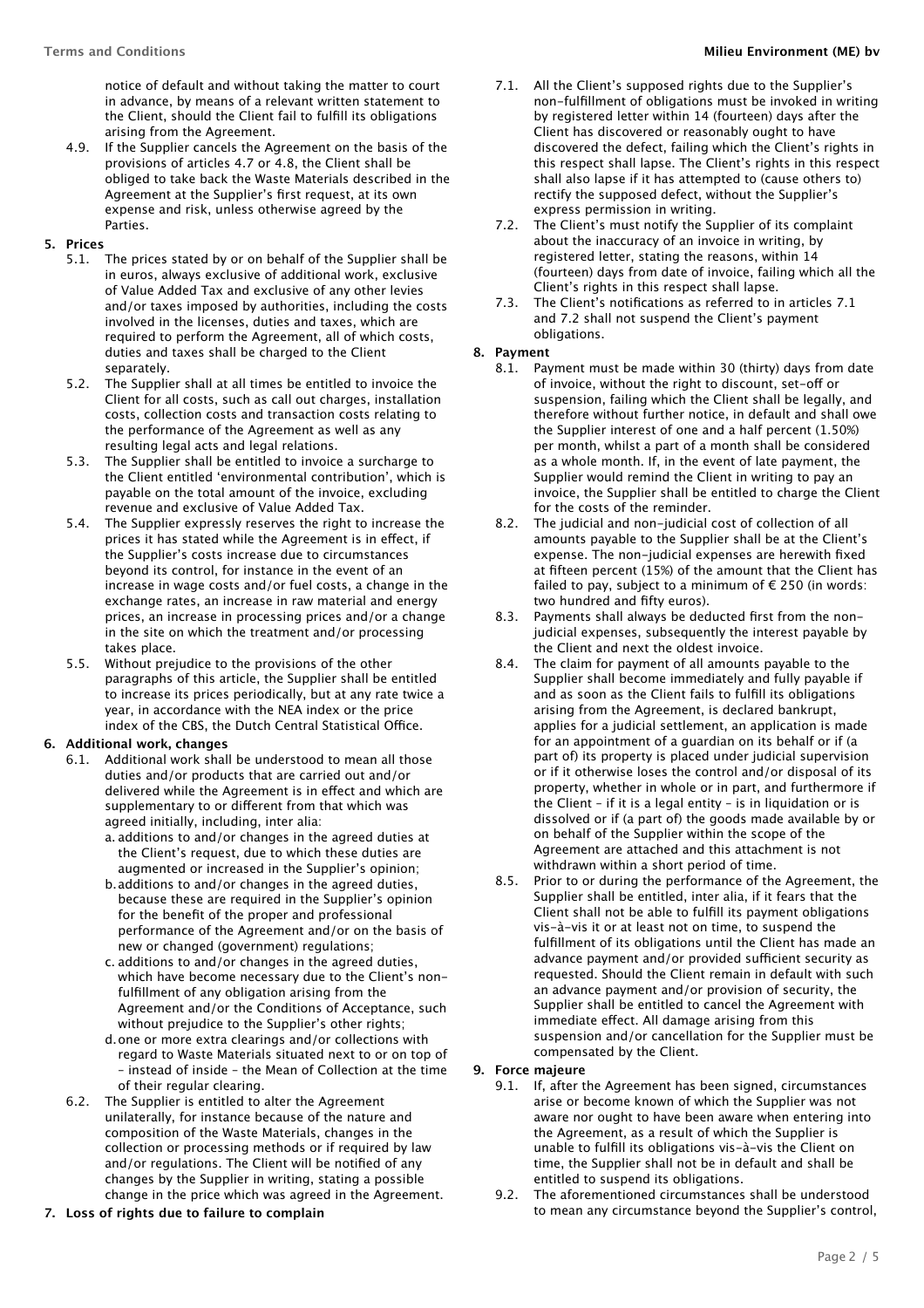which prevents its fulfillment of the Agreement, whether permanently or temporarily, as well as – insofar as not included therein – (risk of) war, riot, strikes, (natural) disasters, accidents, government measures, the late or non-delivery by suppliers (including waste processors and suppliers of fuel, energy, water, etc.), transport problems, fire and breakdowns in the business of the Supplier or that of its suppliers, withdrawal of licenses of the Supplier and/or its suppliers.

9.3. If, as a result of the aforementioned circumstances, the Supplier's fulfillment becomes permanently impossible, it shall be entitled to demand that the Agreement be changed to the extent that its performance remains possible, unless such cannot be demanded of the Client in reasonableness under the given circumstances and cancellation is justifiable. In the last case, the Agreement shall be cancelled without the Client being entitled to any rights to damages and the Client shall be obliged to take back any Waste Materials already collected by the Supplier at its own expense and risk. Should the Supplier have already fulfilled a part of its obligations, or is able to fulfill its obligations only partly upon the occurrence of force majeure, it shall be entitled to invoice the part that it has performed and/or to be performed separately and the Client shall be obliged to pay this invoice as if it referred to a separate agreement.

# **10. Supplier's liability**

- 10.1. Without prejudice to the exonerations included in the General Terms and Conditions, the Supplier's liability vis-à-vis the Client for accountable failure or unlawful acts shall be limited to the amount to which the Supplier shall be entitled under its liability insurance in a particular case. The Supplier is insured against liability in accordance with the amounts and conditions that are common in its branch.
- 10.2. If the Supplier's liability insurance fails to pay out in any particular case for any reason whatsoever or the damage concerned is not covered by the insurance, the Supplier's liability shall be limited to the amount for which the Supplier has invoiced the Client within the scope of the performance of the Agreement during the period of 12 months preceding the event that has caused damage. However, the Supplier's liability shall never exceed an amount of € 50000 (in words: fifty thousand euros).
- 10.3. The Supplier shall never be liable for any loss of profits, consequential or indirect damage, unless this is caused by the Supplier's willful intent or gross negligence.
- 10.4. Nor shall the Supplier be liable for the damage caused by the refusal of Waste Materials by the Treatment or Processing Plant. In this case, the Waste Materials will either be returned to the Client without this giving rise to any liability whatsoever, or – if possible and if required by the Client – submitted for processing to another Treatment or Processing Plant, whilst in either case the relating extra expenses shall be chargeable to the Client.
- 10.5. The Supplier shall not be liable for damage sufered by third parties or the Client inflicted on the road surface, pavement, buildings and such like, or personal or property damage caused by a Mean of Collection or its installation, unless this damage is a direct consequence of the Supplier's use of defective equipment or unskilful acting of Supplier. The Client indemnifies the Supplier against claims of third parties relating to damage, the liability for which is excluded by this article.
- 10.6. If the Client fails to present the Waste Materials in accordance with the instructions under the prevailing laws and regulations and/or the General Terms and Conditions and/or the Conditions of Acceptance, the Client shall be liable for any resulting damage.
- 10.7. Without prejudice to the provisions of article 7 concerning the loss of rights due to the failure to complain, any claim for damages vis-à-vis the Supplier shall expire, except if acknowledged by the Supplier,

through the mere lapse of 1 (one) month after the Client has discovered or reasonably ought to have discovered the damage.

- 10.8. The Client indemnifies the Supplier, its employees and any other natural persons or legal entities engaged by the Supplier in the performance of the Agreement, against all claims of third parties for compensation for damage suffered by these third parties, caused before, during or after the performance of the Agreement by or on behalf of the Supplier, due to or otherwise related to goods or products originating from the Supplier, Waste Materials originating from the Client and duties performed by or on behalf of the Supplier, unless the damage is due to the Supplier's willful intent or gross negligence.
- 10.9. Regarding any conditions limiting, excluding or establishing liability, to which third parties may object vis-à-vis the Supplier, the Supplier shall be entitled to object vis-à-vis the Client.

# **11. Intellectual property and confidentiality**

- 11.1. All drawings, documents and details made available to the Client by the Supplier shall remain the Supplier's property. The Supplier shall retain the relevant copyrights.
- 11.2. The Client shall observe secrecy with regard to the existence and the content of the Agreement and all confidential information that comes to its knowledge within the scope of the performance of the Agreement and shall use this exclusively for the purpose of the performance of the Agreement. This duty to observe confidentiality shall continue to exist up to 2 (two) years after termination of the Agreement.

# **12. Applicable law**

All Agreements that are subject to the General Terms and Conditions, as well as possible disputes arising therefrom, shall be subject to Dutch law.

#### **13. Competent court**

All disputes that are directly or indirectly related to Agreements that are subject to the General Terms and Conditions shall be submitted to the competent court in the district of 's-Hertogenbosch, unless the Supplier decides to refer the matter to the court that has jurisdiction by virtue of the law in the Client's place of residence.

# **14. Variations**

Except if and insofar as otherwise provided for in the General Terms and Conditions or the Agreement to which these apply, variations of – or additions to the General Terms and Conditions or an Agreement to which these apply shall only be agreed in writing.

#### **15. Conversion**

If any provision of the General Terms and Conditions and/or the Agreement should be null and void or otherwise nonbinding, the other provisions of the General Terms and Conditions and/or the Agreement shall remain valid. In the event that a provision is declared null and void or non-binding, the Parties shall be considered to have agreed on a substitute provision, the tenor of which shall be as similar as possible to the original provision

# CHAPTER II

**HIRE / AVAILABILITY OF MEANS OF COLLECTION**

#### **16. Means of Collection placed at the Client's disposal**

- 16.1. All Means of Collection made available by the Supplier are and will remain its property, unless otherwise agreed in writing. Should the parties have agreed otherwise in writing, the Means of Collection will remain the property of the Supplier until the Supplier has received full payment of all that which is payable by the Client in accordance with the Agreement.
- 16.2. The Means of Collection shall be considered to have been delivered to the Client in a good state of repair. Possible complaints about this must be reported to the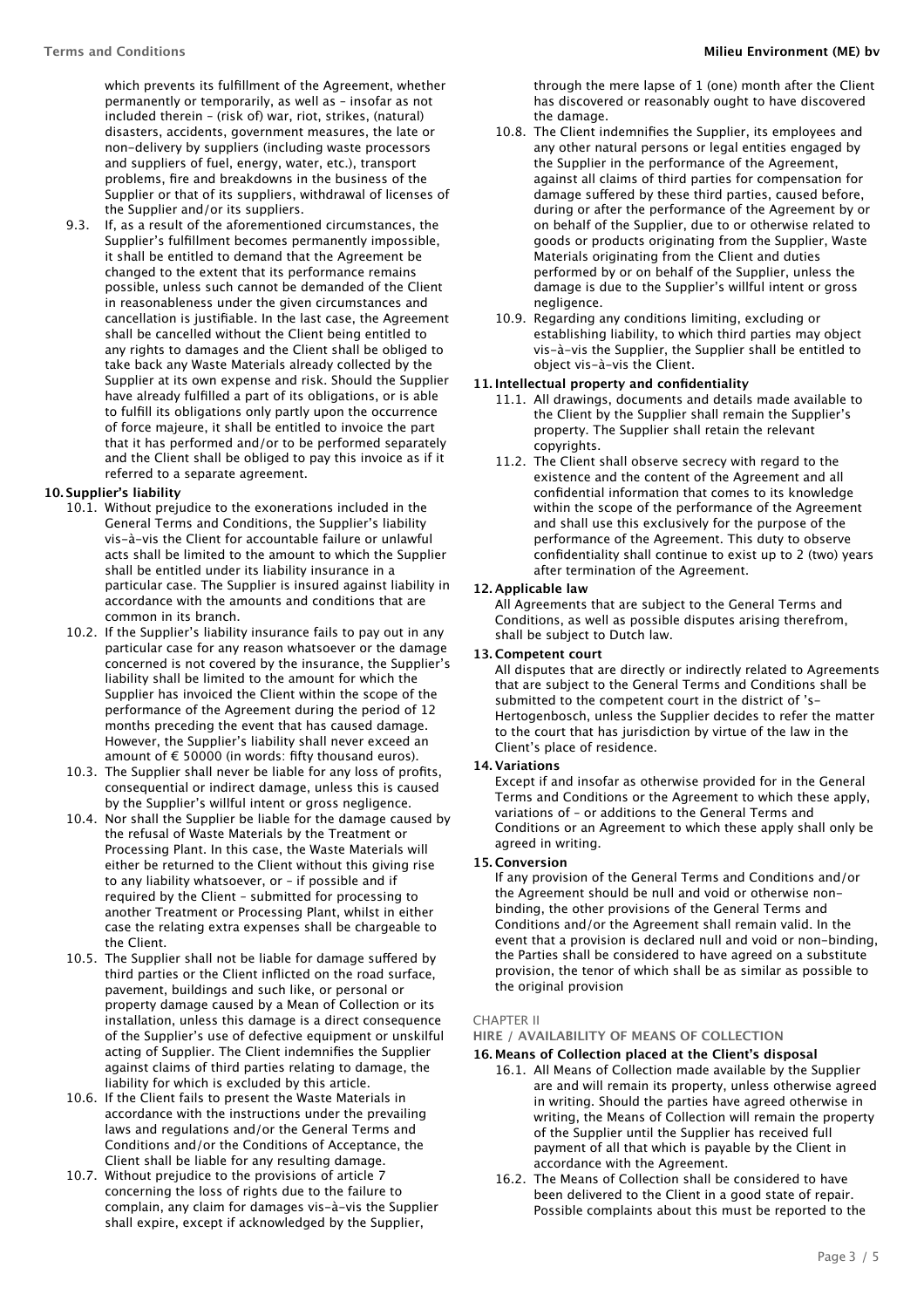Supplier within 3 (three) working days after the Means of Collection have been made available.

- 16.3. Whilst the Mean of Collection is placed at the Client's disposal by the Supplier, whether or not for a consideration, the Mean of Collection shall be at the Client's expense and risk. During that time, the Client shall be liable for all damage, including graffiti and contamination, caused on, due to or with the Mean of Collection. The Client indemnifies the Supplier against claims of third parties for compensation of damage caused by or with the Mean of Collection during that time.
- 16.4. The Client must place the Means of Collection ready for clearing and/or transport – with the lid closed, if applicable – on the agreed collection day on the public road or on easily accessible premises which are connected to the public road or at a place determined by mutual consent, which is accessible easily and free of charge for the Supplier's staff and equipment, to the extent that its placing is not contrary to the prevailing legislation and regulations and does not constitute a risk for the Supplier's staff or third parties. If necessary, the Client will provide sufficient lighting and/or demarcation for the Means of Collection to be emptied and/or transported and will take measures required to ensure road safety.
- 16.5. The Client shall be responsible for the application for and maintenance of the required licenses, exemptions and other public-law approvals, consent or permission or the compliance with any duty to report the installation of the Mean of Collection and any relating activities; the Supplier shall not be liable if licenses, exemptions, ordinances, etc., are not obtained by the Client. The Client shall be liable for any costs and fines due to the (incorrect) installation of the Means of Collection by the Client and will indemnify the Supplier against claims of third parties within this context.
- 16.6. The Client must manage the Means of Collection with due diligence at its own expense and risk, which shall include their maintenance, use, treatment, filling and cleaning in a careful manner and in accordance with their agreed purpose.
- 16.7. The Client is not permitted to (cause others to) transfer the Means of Collection to another site, other than that to which the Means of Collection are delivered by the Supplier.
- 16.8. The Client is obliged to insure the Means of Collection adequately against the risks of theft, misappropriation, fire and damage.
- 16.9. The Supplier must be notified in writing of any loss and/ or damage of a Mean of Collection within 24 (twentyfour) hours from the loss and/or the damage having been inflicted or discovered.
- 16.10.The Supplier will repair or replace any damaged Means of Collection, at the Client's expense, unless the damage is due to normal wear or was caused through the Supplier's fault.
- 16.11.The Client is not permitted to sublet the Means of Collection or to otherwise give one or several third parties the use of these, whether in whole or in part, nor to have these emptied by a third party.
- 16.12.The Means of Collection shall be used exclusively for the agreed Waste Materials.
- 16.13.The Supplier shall be entitled at all times to (cause others to) inspect the Means of Collection on the Client's premises.
- 16.14.Except in the case of normal wear of the Mean of Collection, the Supplier's replacement and/or exchange of the Means of Collection shall be at the Client's expense. The Supplier shall be entitled at all times to (cause others to) replace and/or exchange the Means of Collection.
- 16.15.On termination of the Agreement, the Client shall be obliged to return the Means of Collection to the Supplier

at its first request to this efect, cleared, cleaned and in a good state of repair. On termination of the Agreement, the Client shall be entitled to take back its Means of Collection, without notice of default or taking the matter to court, and, for this purpose, to enter the premises on which the Mean of Collection is situated. All relating costs shall be borne by the Client.

#### CHAPTER III

# **OPERATIONAL PROVISIONS**

#### **17. Performance of duties; general**

- 17.1. The Client shall at all times be obliged to provide the Supplier – also without being asked – with all those samples, details, documents and information, of which it is aware or reasonably ought to be aware that these may be important for the Supplier and/or relevant to the performance of the Agreement.
- 17.2. All duties performed and goods delivered and/or made available by the Supplier shall be partly based on the samples, details, documents and information provided by the Client, which may be assumed to be accurate and complete. Without prejudice to its other rights in this respect, the Supplier shall not be obliged to pay any compensation for damage and/or costs caused by the inaccuracy and/or incompleteness of the samples, details, documents and information provided by the Client.
- 17.3. The Client shall be obliged to exclusively use the Means of Collection prescribed by the Supplier.
- 17.4. Without prejudice to the foregoing, the Client shall guarantee that the goods used and/or made available by it or on its behalf for the performance of the Agreement and the Client's premises and buildings to be entered by the Supplier's employees are in good condition, suitable and safe and in compliance with all instructions given by the Supplier or the competent authorities. In respect of the duties that it has put the Supplier in charge of, the Client must observe the rules, regulations, instructions and directions pertaining to working conditions, safety, the environment and other matters, imposed by the government and/or the Supplier.
- 17.5. The Client is obliged to follow the instructions and directions prevailing on the Supplier's premises. The Client shall enter the Supplier's premises at its own risk. The Supplier is not liable for damage caused to people and/or goods on its business premises, except if this would be the result of gross negligence or willful intent on the Supplier's part.
- 17.6. The Supplier is authorized and entitled to Agreement a third party to perform the Agreement, whether in whole or in part.
- 17.7. The Supplier expressly reserves the right to perform additional work and to invoice the Client for this as such, if this should be required, in the Supplier's opinion, in the interest of the Client and/or the performance of the Agreement.
- 17.8. The time-limits stated by the Supplier shall never be considered deadlines. In the event that a time-limit is exceeded, the Supplier shall not be in default, the Client shall not be entitled to damages and the Client shall not be entitled to suspend its obligations under the Agreement.
- 17.9. The Supplier shall be entitled to perform the duties at its own discretion, whether or not in parts.

#### **18. Description of Waste Materials, sampling and analysis**

18.1. Prior to the commencement of duties by the Supplier and also after that, whenever requested by the Supplier, the Client shall be obliged to provide the Supplier with a clear, written description of the nature, the origin, the characteristics and the composition as well as the risk categories of the Waste Materials or – if and insofar as it does not know the nature, origin, characteristics, composition and/or risk categories of the Waste